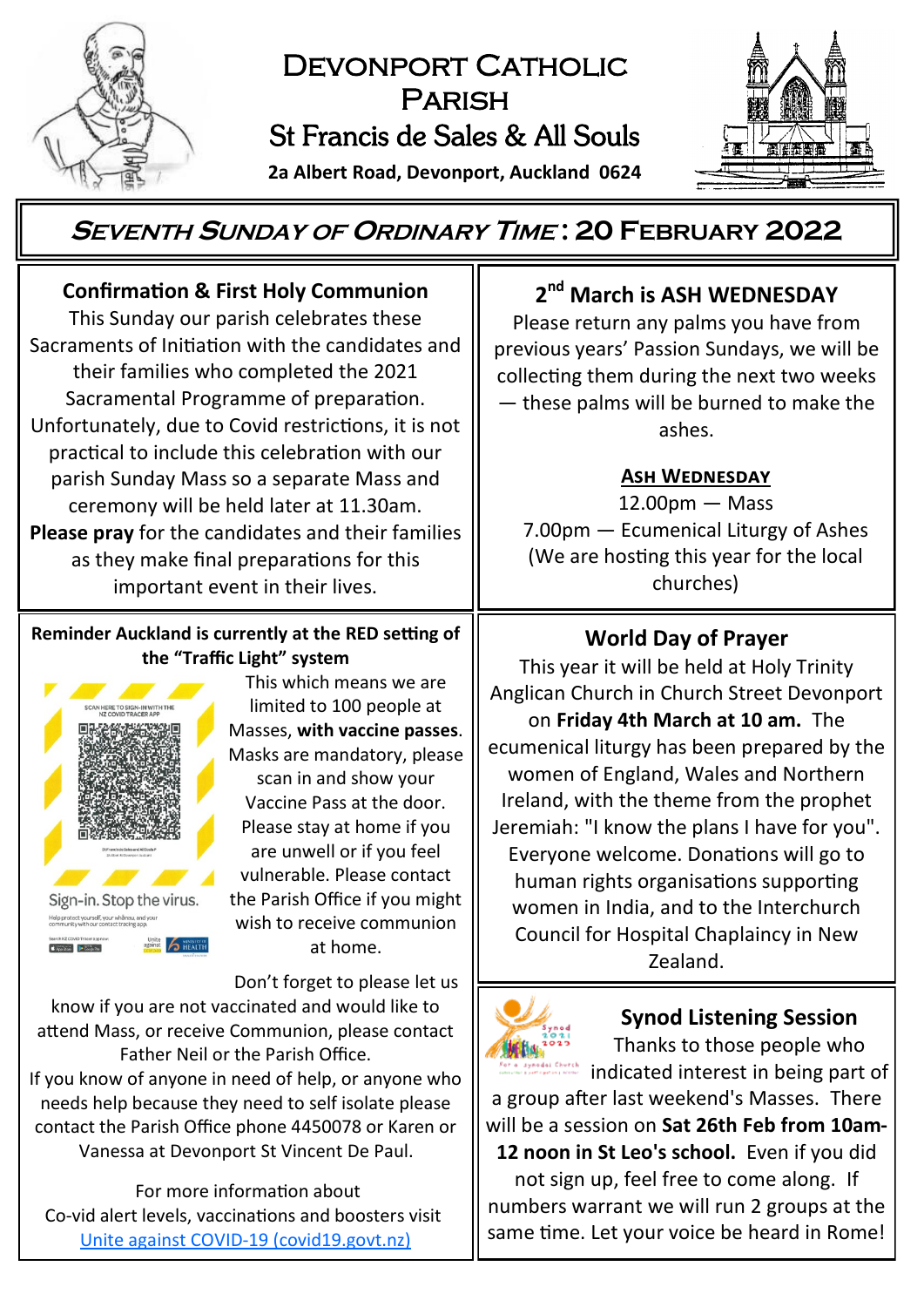How difficult it is to forgive — ourselves or others. The long patient road from vengeance to forgiveness is recorded in scriptures. It culminates in Jesus' words: 'Love your enemies, do good to those who hate you'. It is the **opposite** of 'an eye for eye and a tooth for a tooth'. Forgiveness can be life-giving. It is not the reaction of the weak person but of one who has found an inner strength.

## **Seventh Sunday Ordinary Time**

*The Love Of Our Father*

**Samuel 26:2,7-9,12-13,22-23** The Lord put you in my power, but I would not raise my hand. **Psalm 102: The Lord is kind and merciful.**

**1Corinthians 15:45-49** We who have been modelled on the earthly will be modelled on the heavenly.

**Luke 6:27-38** Be compassionate as your Father is compassionate.

### **Eighth Sunday Ordinary Time**

*Praise And Thanksgiving*

**Ecclesiasticus 27:4-7** Do not praise a person before they have spoken.

**Psalm 91: Lord, it is good to give thanks to you.**

**1Corinthians 15:54-58** He has given us the victory through our Lord Jesus Christ.

**Luke 6:39-45** The words of a person flow out of what fills their heart.

**Introducers**

| Sat                         |             | <b>Sun</b>                                                                              | Anne Gibson                                             |  |
|-----------------------------|-------------|-----------------------------------------------------------------------------------------|---------------------------------------------------------|--|
| Sat                         |             | Sun                                                                                     | Linda Lampen Smith                                      |  |
|                             |             |                                                                                         |                                                         |  |
| Sat                         |             |                                                                                         | John Knight                                             |  |
| (27 Feb) Sat                |             |                                                                                         | <b>Sun</b> Anne & Nevil Gibson                          |  |
| <b>Communion Ministers:</b> |             |                                                                                         |                                                         |  |
| l(20 Feb)<br>Sat            |             |                                                                                         | <b>Sun</b> Gabrielle Gill                               |  |
| Sat                         |             | Sun.                                                                                    | Flo Sapaáu                                              |  |
|                             | imtroducers | Shawn Pearce-Blom<br>Kath Petrie<br>Niccole & Jim Dobbie<br>Riaan Blom<br>Eileen Pearce | Shaun Erasmuson Nicky Witham Blackwell Sun Gerard Dobbs |  |

**Rosary Group Monday, 6pm in the church** Come & join in, reciting this beautiful prayer. All Welcome



**Christian meditation Group Monday 6.30pm** in the Parish Meeting Room All welcome. **[www.christianmeditationnz.org.nz](http://www.christianmeditationnz.org.nz/)**

### **NEED HELP?**

If you are elderly or unwell or self isolating and need help with grocery shopping or collecting prescription etc, please let us know. If you know of anyone who may need help, please

let us know.

Send email to: **[office@devonportcatholic.org.nz](mailto:office@devonportcatholic.org.nz)**

### **But What Is the Church For? by Neil Darragh**

Father Neil's latest book about the mission of local church is available for purchase from the Parish Office. \$30 per copy. Please make payment either by cash or internet banking into Account: Mission Church 02-0404-0040957-001 and use your name as a reference.

**NZ Catholic**



 $\frac{1}{2}$  From Vietnam to N2 While we are all at the "red" traffic light setting, NZ Catholic are providing, free of charge, a digital link to their latest issue. [NZ Catholic 13](https://indd.adobe.com/view/d85454b0-a062-4280-8afb-9a123f98b1d3)-26 Feb 22 **Some headlines:** Sixteen men from

Vietnam hope to be priests in NZ. Catholic abuse stats in NZ revealed. Social housing project in Christchurch. Leading Tauranga layman farewelled.

Or visit [www.nzcatholic.org.nz](https://nzcatholic.org.nz/)

For some inspiring alternative reading, **Tui Motu InterIslands Magazine** has many articles online: **[www.tuimotu.org](http://www.tuimotu.org)**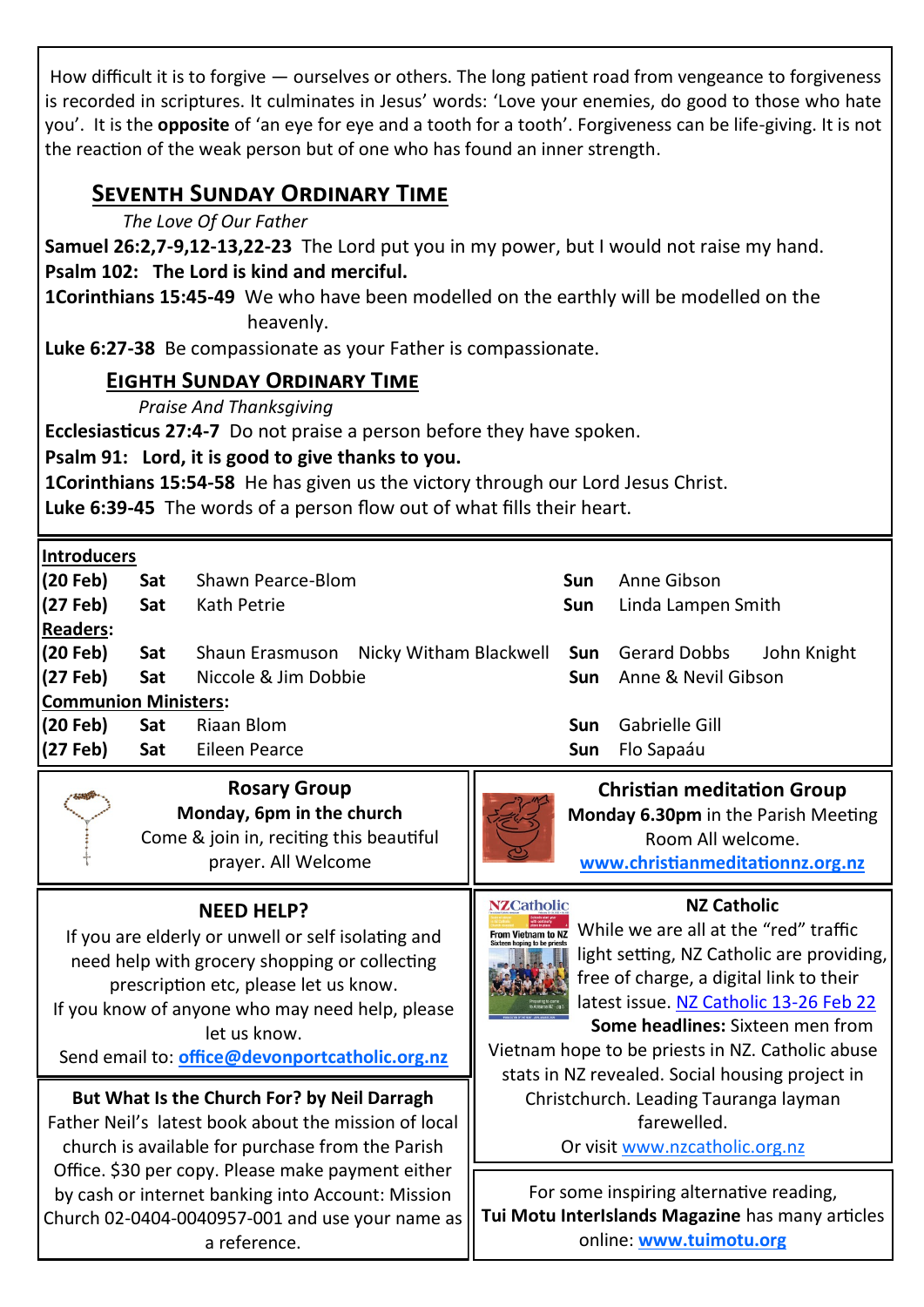#### **Diocese Notices**

**Who is our New Bishop** Check out the diocesan YouTube channel for videos that will let us learn a little more about our new Bishop, Steve Lowe: <https://www.youtube.com/aucklandcatholic>

**CDA CONNECT:** New issue of CDA Connect is now out: [www.aucklandcatholic.org.nz//cda](https://www.aucklandcatholic.org.nz/services/cda-connect/)-connect/

This February, Fr Bernard Teo, lecturer in Moral Theology, talks about **Mercy as one key to Pope Francis' papacy**. Join us on **Thursday, 24 February at 6:30pm** for this free online event. For advance registration, click [HERE.](https://us02web.zoom.us/meeting/register/tZYpdeCtqTwtGNeYwHxMyGnf91RPD98uR773)

#### **Household Manager St John Vianney House**

We have a great opportunity for a Household Manager to join the team at St John Vianney House, as the Sisters of the Divine Master who currently look after our retired priests, are relocating to other provinces. The primary focus is to provide household management and personal support to our retired priests to help them live independently. For more information please visit our website, [www.aucklandcatholic.org.nz/staff](http://www.aucklandcatholic.org.nz/staff-vacancies/)-vacancies/ Applications close 25 February 2022

#### **Part Time Lay Catholic Chaplain for Auckland City Hospital**

Applications are sought from experienced or otherwise suitably qualified persons for a Catholic chaplaincy position of 15 hours per week as a part of the Catholic Chaplaincy Team in Auckland City Hospital. Applicants should ideally have completed or be willing to complete a minimum of one Clinical Pastoral Education course or equivalent and/or some experience in parish ministry or other relevant chaplaincy ministry position. For the full position description and an application form, please visit [www.aucklandcatholic.org.nz/staff](http://www.aucklandcatholic.org.nz/staff-vacancies/)-vacancies/ Applications close 4th of March 2022.



## **Joshua Catholic Men's Fellowship meeting** - **Wed 23 Feb 7.30pm**

Fr Rory Morrissey will give a talk on Joshua theme for 2022 - "FIX your eyes on Jesus - Faith, PROCLAIM Jesus to the world - Love. LOOK beyond the storm - Hope. The February meeting will be online on Zoom, please use the link below or meeting ID: [Meeting Zoom Link](https://us02web.zoom.us/j/9999817217?pwd=VUlJdlRUNkRmMi9oTXdzcHA3bzBOQT09) or Zoom meetings details: ID 999 981 7217 Password: 4321 **[www.joshua.org.nz](http://www.joshua.org.nz)**



St Leo's Catholic School Confidence | Integrity

*Kia ora koutou and a warm St Leo's greeting to you all*

*We have now finished our third week of the new school year. Happily, we were able to hold a slightly delayed liturgy to commence our new school year. At this liturgy we committed ourselves to another year of growth in education and faith, recognised senior students who took up leadership opportunities and welcomed our new students to the community of St Leo's.*



*While COVID - 19 protocols place constraints on what we can do and how we operate, we are endeavouring to keep school life as normal as possible for our students and staff. The most visible sign of the new normal is the wearing of masks by staff and older students, plus the absence of visiting parents and community members. Please God these restrictions will pass, and we can return to life as we once knew it. We are hopeful that this will include regular attendance at Masses.* 

*As a newbie to your community, I have been so impressed with the links between the parish and the school. From past experience I know that this cannot happen without effort. Please keep the school, our students and our staff in your prayers this term. Perhaps a special intention could be that St Leo's can stay open as much as possible in the face of this pandemic.*

*God bless you all* David Tennent Acting Principal

#### **St Paul's College, Ponsonby**

Enrolments are now open for Years 7, 8, and 9 in 2023. Applications close Thursday 14 April 2022. For more information visit [www.stpaulscollege.co.nz](http://www.stpaulscollege.co.nz)